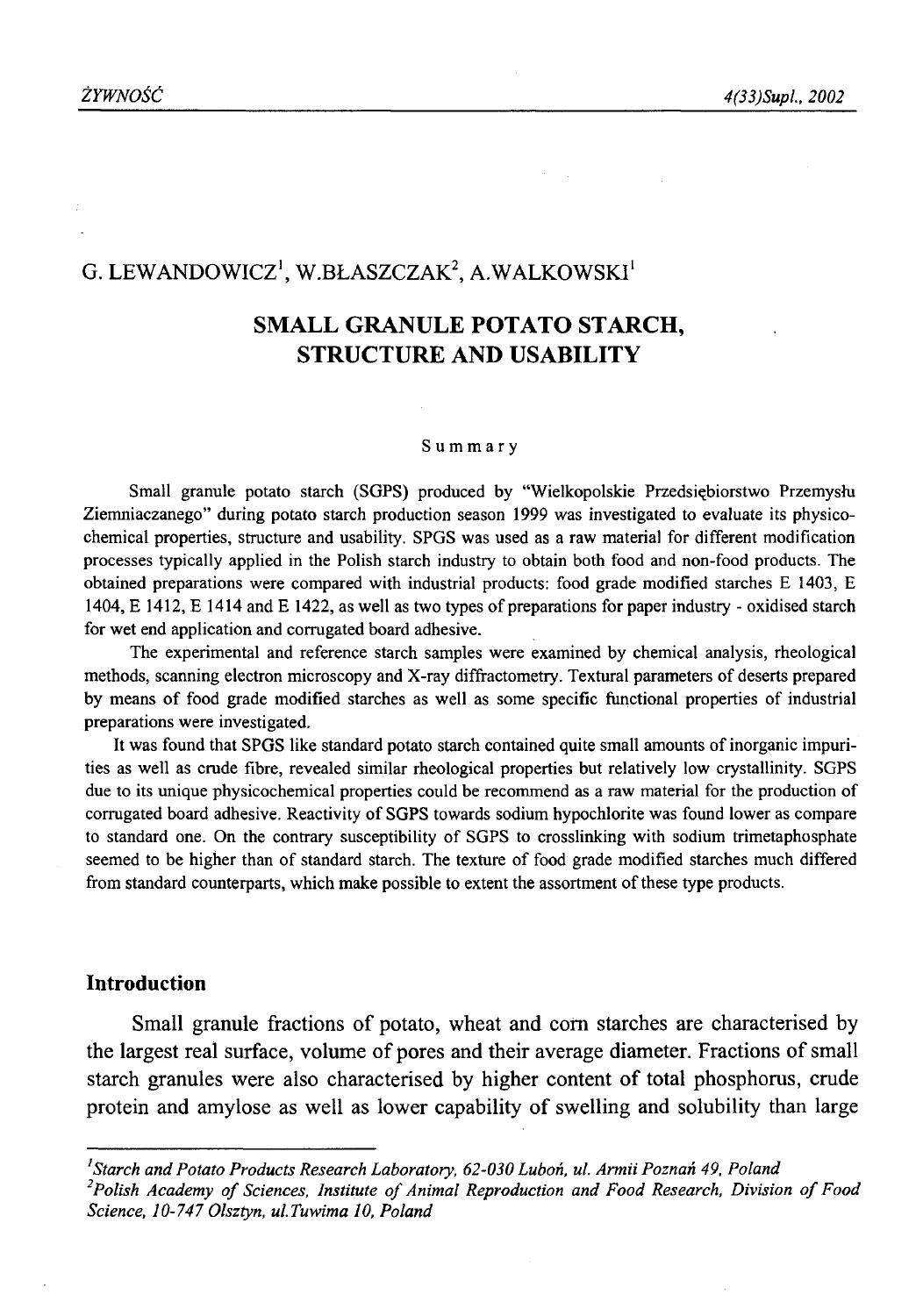starch granules [1]. Similar observation have been made by Gambuś et al. on their investigations of triticale starch [6]. Small granules of triticale starch are characterised by higher total phosphorus content, gelatinisation temperature and maximum viscosity, but lower water binding, solubility and intrinsic viscosity. Particularly high attention was paid to differences between small and high granule fractions in wheat especially regarding pasting properties and fat content [3, 10]. The amounts of lipid per granule tend to be proportional to the granule surface areas of the larger granules, but proportional to the volumes of the smaller granules [10]. Potato starch reveals especially low fat and protein contents as compared to cereal starches [13]. Consequently these substances located mainly in the surface layer of starch granules probably are not the main factor differentiating properties of starch fractions in relation to granules size. Small granules of potato starch undergo more extensive phosphorylation in reaction with trimethaphoshate than big ones [5].

## **Materials and methods**

Small granule potato starch fraction (SGPS) produced by "Wielkopolskie Przedsiębiorstwo Przemysłu Ziemniaczanego" during potato starch production season 1999 as well as potato starch "Superior Standard" were used as raw materials.

## *Modification reactions*

Food grade modified starches were prepared according to technologies applied in Polish starch industry elaborated by Starch and Potato Products Research Laboratory team i.e.:

- E 1403 bleached starch, industrial product "Skrobia budyniowa" made by WPPZ Luboń according to [11];
- E 1404 oxidised starch, industrial product "Skrobia żelująca" made by WPPZ Luboń, according to [11];
- E 1412 distarch phosphate, industrial product "Lubostat" made by WPPZ Luboń, according to [15];
- E 1414 acetylated distarch phosphate, industrial product "Lubosol" made by WPPZ Luboń, according to [15];
- E 1422 acetylated distarch adipate, industrial product "Zagęstnik AD" made by WPPZ Luboń, according to [8].

Industrial starch preparations were prepared according to technologies applied in Polish starch industry elaborated by Starch and Potato Products Research Laboratory team i.e.:

• oxidised starch for wet end application, industrial product "Oxamyl" made by WPPZ Luboń, according to [12].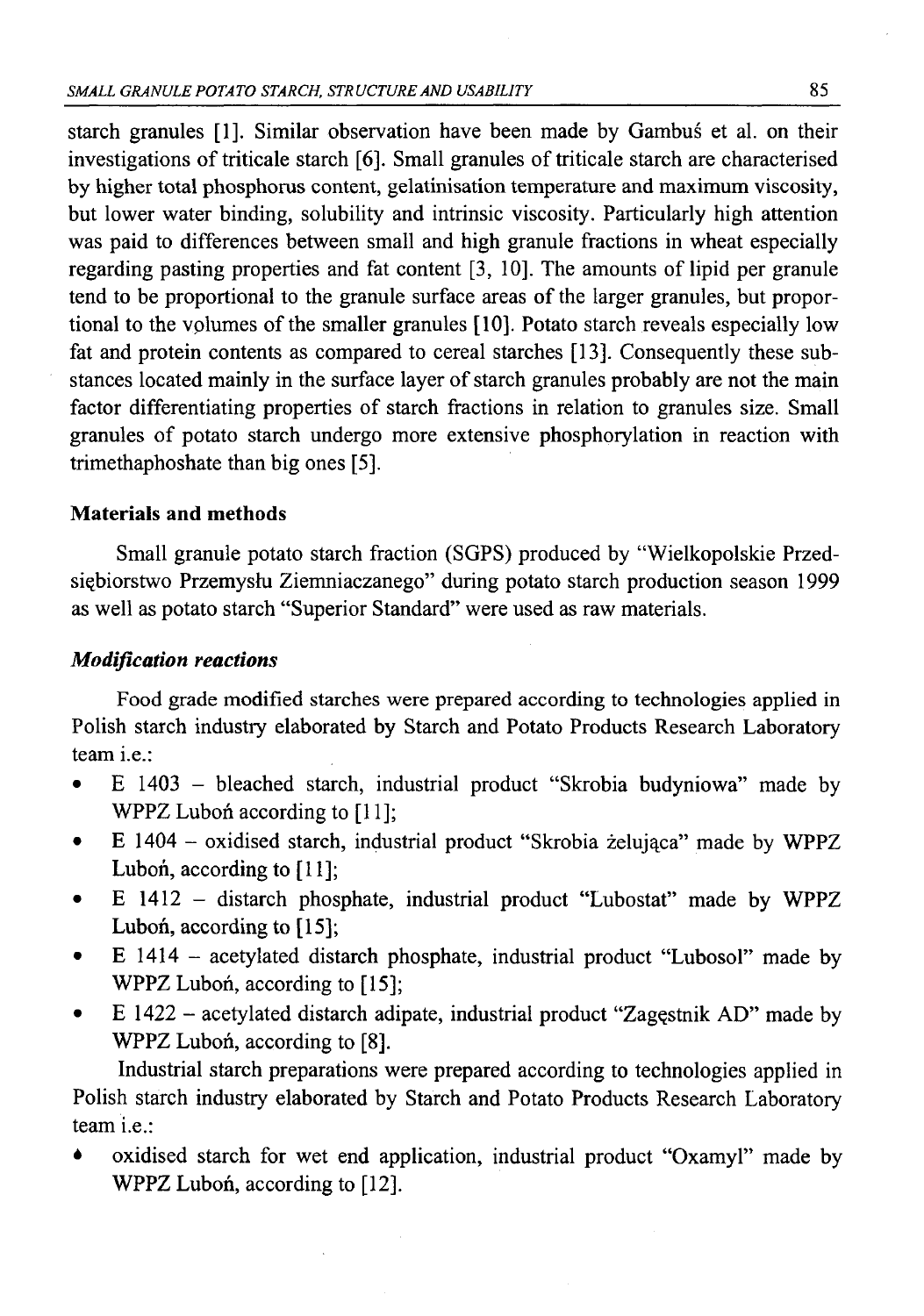*•* corrugated board adhesive, industrial product "Spoiwo do tektury falistej 50S" made by WPPZ Luboń, according to [9]. Corrugated board adhesive was prepared in two types containing different amounts  $(10\%$  and  $12\%)$  of the carrier.

#### *Analytical methods*

#### *Granule size distribution*

Granule size distribution was measured automatically with Scanning Photo Sedimentograph FRITSCH analystette 20 (Germany) in water as a suspension liquid. The particle size distribution was calculated from the measured sinking speed of solids in suspension. In order to perform this analysis properly, the densities of sample and sedimentation liquid as well as dynamic viscosity of sedimentation liquid had to be exactly known.

#### *Microscopic examinations*

The structure of potato starch granules has been studied with SEM. The samples of starch preparations were applied on metal discs on specimen holder and than they were coated with gold in vacuum evaporator JEOL JEE 400. The obtained specimens were observed in JSM 5200 scanning electron microscope.

## *X-ray diffractometry*

X-ray diffractometry was carried out with a TUR 62 Carl Zeiss X-ray diffractometer under the following conditions: X-ray tube CuK $\alpha$  (Ni filter); voltage 30 kV; current 15 mA; scanning from  $\Theta = 2^{\circ}$  to 18°.

#### *Chemical analysis*

Ash content was determined according to EN ISO 3593 standard, crude fibre content according to ISO 5498 standard, and carboxyl groups content according to Joint FAO/WHO Expert Committee Recommendations [4].

#### *Rheological properties*

The course of gelatinisation was monitored with a Brabender viscograph under the following conditions: measuring cartridge 0.07 Nm; heating/cooling rate 1.5 $\rm{°C/min}$ ; thermostating at 95 $\rm{°C}$  – 30 minutes.

The viscosity of oxidised starch preparations were measured with a Brookfield Digital Viscometer Model DVII, at 50 rpm, for the 10% solutions, prepared at 90°C for 20 minutes and then cooled to the temperature of 50°C.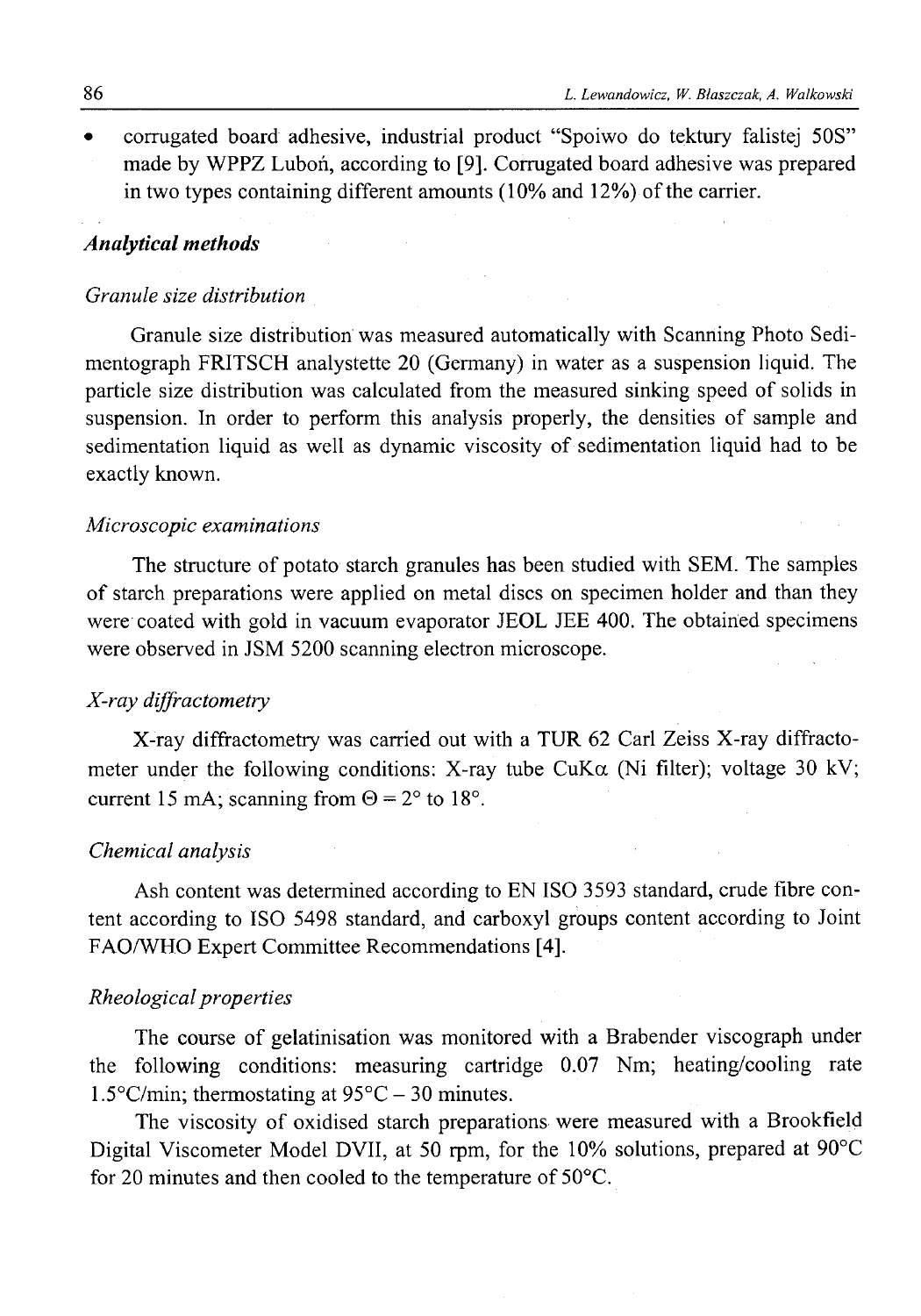The viscosity of corrugated board adhesive were determined with Ford Cup No 4, for the suspensions containing one part of starch preparation and four parts of water previously stirred for about 30 minutes.

### Sedimentation of suspensions of corrugated board adhesive

The suspensions of corrugated board adhesive prepared for the viscosity measurements were allowed to sedimentation for 24 hours. Then the sedimentation rate defined as a ratio of the clear fluid height to the whole fluid height (expressed in percent) was calculated.

## *Texture analysis*

Two types of the desserts were prepared using both standard and small granule preparations i.e.:

- pudding type (according to the Polish standard PN-A-74723) were prepared using starch preparations E 1403, E 1412, E 1414 and E 1422,
- gel type (according to the industrial standard  $ZN-84/MRiB\ddot{Z}-I-09/89$ ) were prepared using E 1404.

The textural parameters of deserts were measured using TA-XT2 texture analyser (Stable Micro System UK) with 35-mm diameter cylinder aluminium probe. The original TPA curves were interpreted in terms of five textural parameters, two measured and three calculated: hardness  $(N)$ ,  $-$  adhesiveness  $(Ns)$ , cohesiveness, springiness and gumminess [N].

## **Results and discussion**

Small granule potato starch revealed significantly different granule size distribution from the standard ones (Fig. 1). Medium diameter of standard potato starch was of about 40  $\mu$ m whereas small granule type of about 15  $\mu$ m what made it similar to typical com starch. In spite of that, pasting properties (Fig. 2) and X-ray diffraction pattern (Fig. 3) made it typical for potato starch. However, remarkable differences in pasting properties of small granules and standard potato starch could be observed (Fig. 2). Small granule potato starch started to paste at the temperature of about 5 centigrade lower than standard starch, and reached higher values of peak viscosity. The viscosity after cooling to 25°C was also higher in case of small granule starch.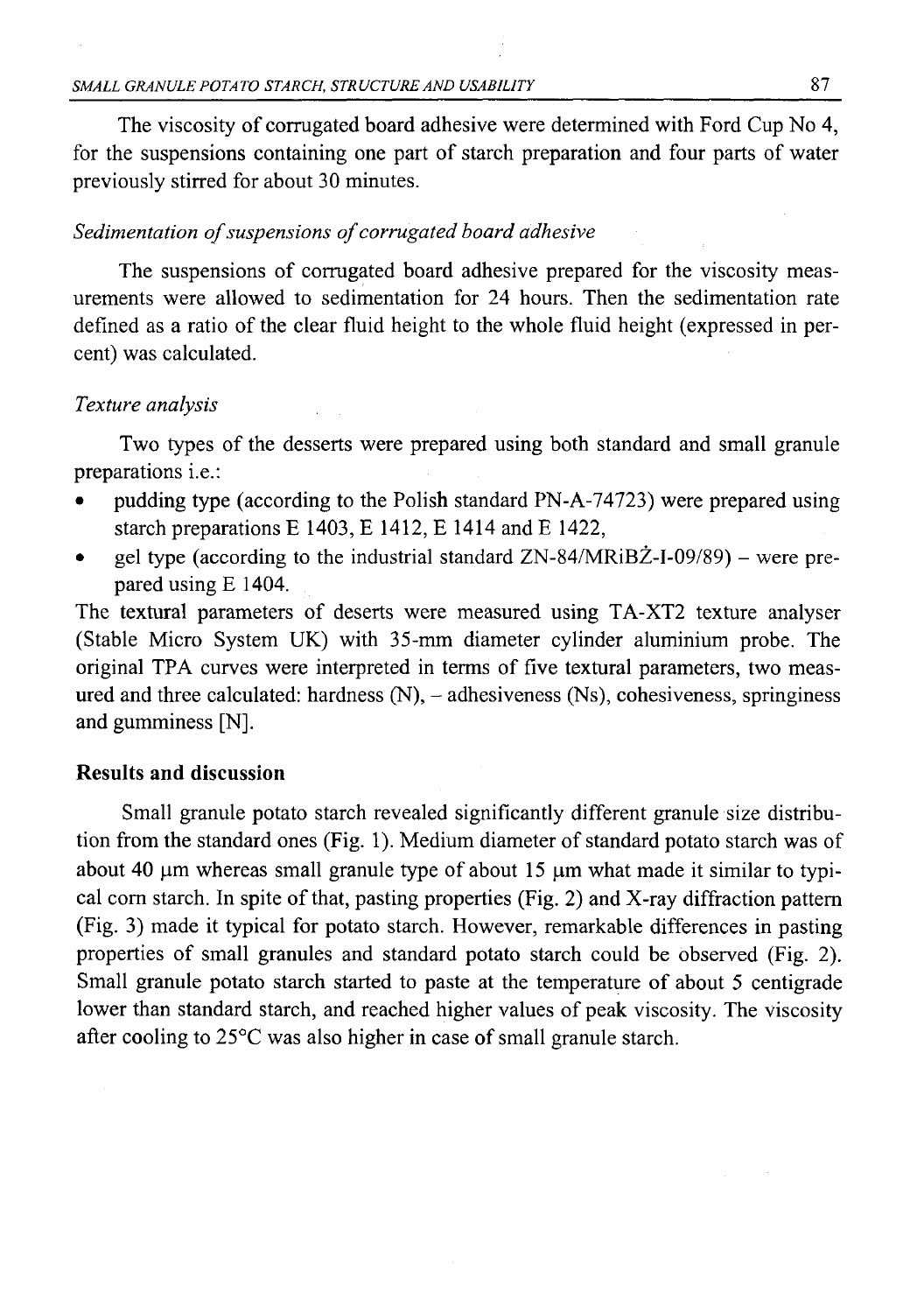

Fig. 1. Granule size distribution of small granule and standard potato starch.



Fig. 2. Brabender viscosity curves (c=3,3%) of potato starch: S - standard; D - small granule.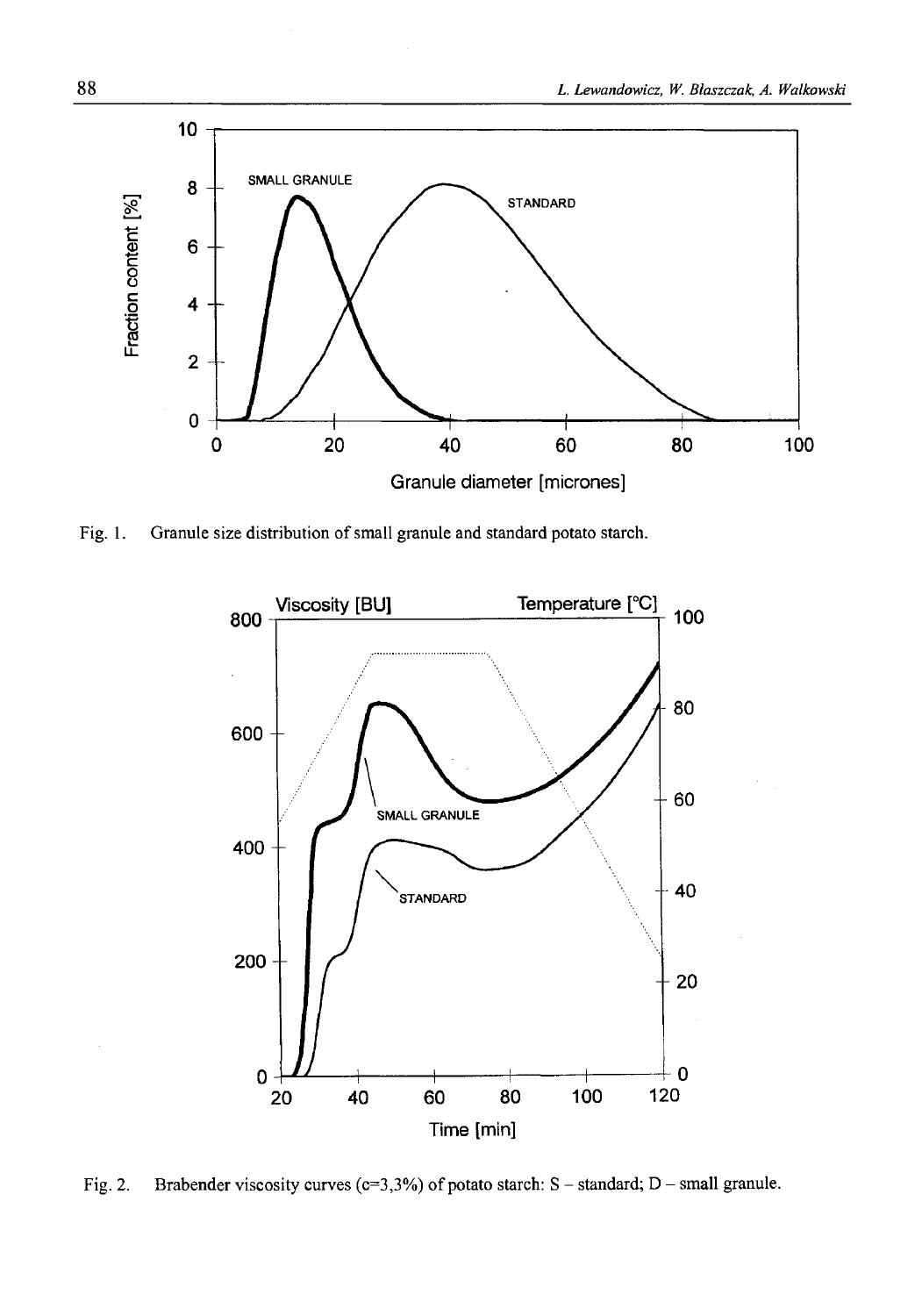Small granule and standard starch samples revealed the same B type of X-ray diffraction pattern typical of potato starch (Fig. 3), but a significant difference in their relative crystallinity seemed to be the most important observation. Small granule potato starch exhibited rather low degree of crystallinity what may be associated with a maturity of starch granules. According to Gambus et al [7] the small starch grains are synthesised in cereal kernel mainly during late-waxy phase. Short time of growing of small granules could be the reason of their chaotic organisation and consequently smaller crystallinity. In spite of that SEM analysis did not pointed to any damages of the granules surface (Fig. 4).

The chemical analysis of standard and small granule potato starch (Table 1) proved that purification processes performed in WPPZ Luboń were satisfactory. Ash



Fig. 3. X-ray diffraction patterns of potato starch:  $a - standard$ ;  $b - small$  granule.



Fig. 4. SEM microphotographs of potato starch:  $a - standard$ ;  $b - small$  granule.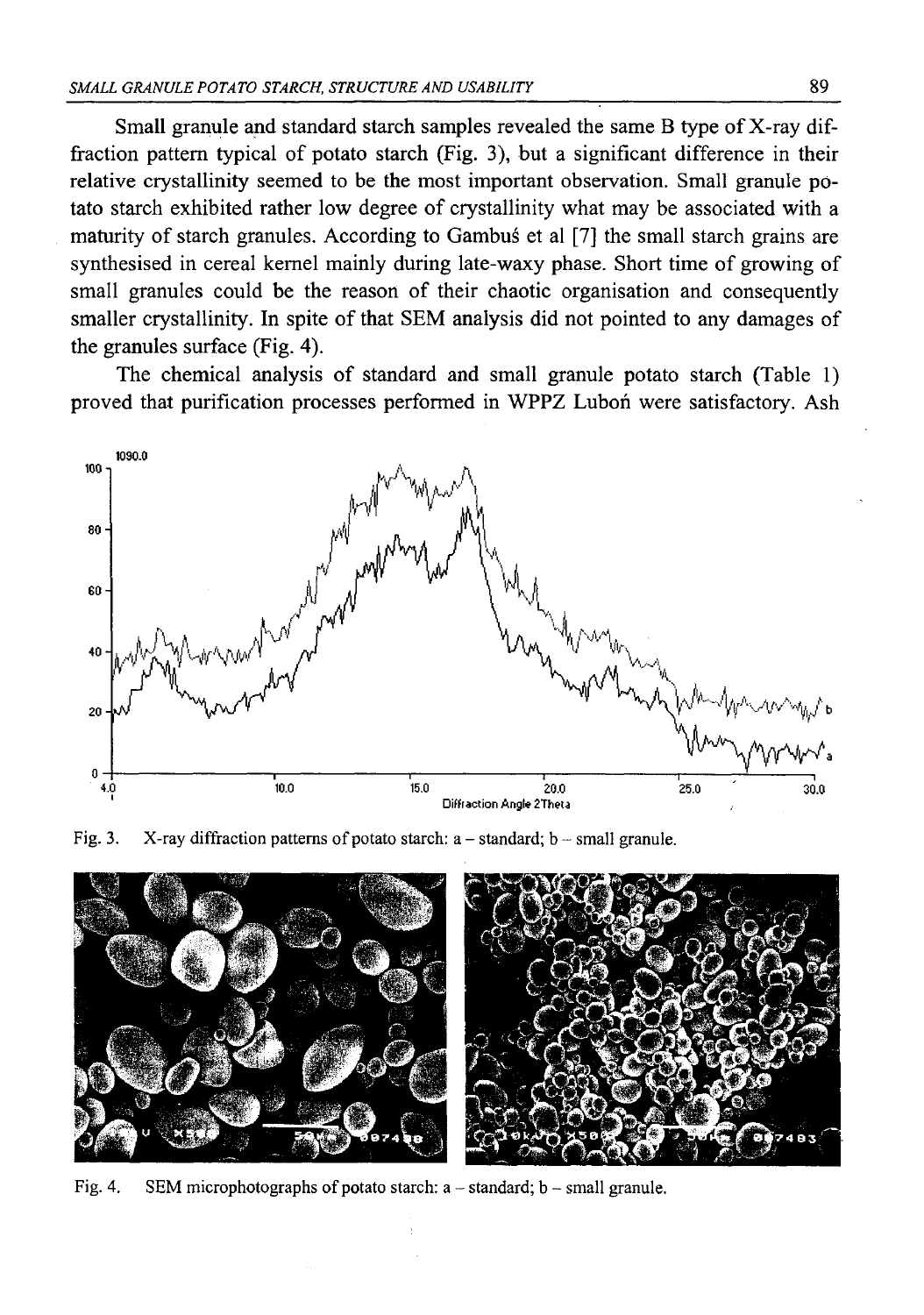as well as fibre content revealed similar level in both types of starch and were typical for high-grade potato starch. These observations were confirmed by SEM analysis (Fig. 4). Both types of starch did not contain any impurities, which can be visible in microphotographs.

Table 1

| Type of raw<br>material        | Chemical analysis of native starch |                            | Parameters of oxidised starch for wet end<br>application     |                                                         |
|--------------------------------|------------------------------------|----------------------------|--------------------------------------------------------------|---------------------------------------------------------|
|                                | Ash content<br>$\lceil\% \rceil$   | Crude fibre content<br>[%] | Viscosity of 10%<br>solution of the<br>preparation<br>[mPas] | Carboxyl groups<br>content in the<br>preparation<br>[%] |
| Standard<br>potato starch      | 0,30                               | 0.02                       | 56                                                           | 0.436                                                   |
| Small granule<br>potato starch | 0.35                               | 0.02                       | 98                                                           | 0.406                                                   |

Some physicochemical properties of small granule and standard potato starch.

These differences in physicochemical properties caused significant differences in usability of two types of potato starch. For example, Stein-Hall type corrugated board adhesive contained the same amounts of carrier and different types of potato starch revealed very similar viscosity values, but significantly different tendency to sedimentation (Fig. 5). These made small granule potato starch an excellent raw material for the production of Stein-Hall type corrugated board adhesive. Also reactivity of SGPS towards sodium hypochlorite (Table 1) much differed as compare to standard starch. The difference between degree of substitution with carboxyl groups was found remarkable, but the difference between viscosity was so high that made these two products useful in quite different uses.

The application of native small granule for the preparation of pudding type desserts pointed to significant differences in sensory properties of these products as compare to desserts made from standard potato starch. These sensory observations were confirmed by texture analysis (Fig. 6-9). Small granule potato starch gave pudding type desserts of significantly lower hardness, cohesiveness and guminess but far higher adhesiveness. Consequently using of small granule potato starch as a raw material instead of standard could make possible to obtain the whole range of new food grade starch preparations. This hypothesis was fully confirmed by further investigations. The technologies applied by Polish starch processing factories for the production food grade modified potato starch preparations were simply used in laboratory in aim to obtain small granule counterparts. As the result five new types of food modified potato starch were obtained. All new modified food starches significantly differed in texture

90 *L. Lewandowicz, W. Błaszczak, A. Walkowski*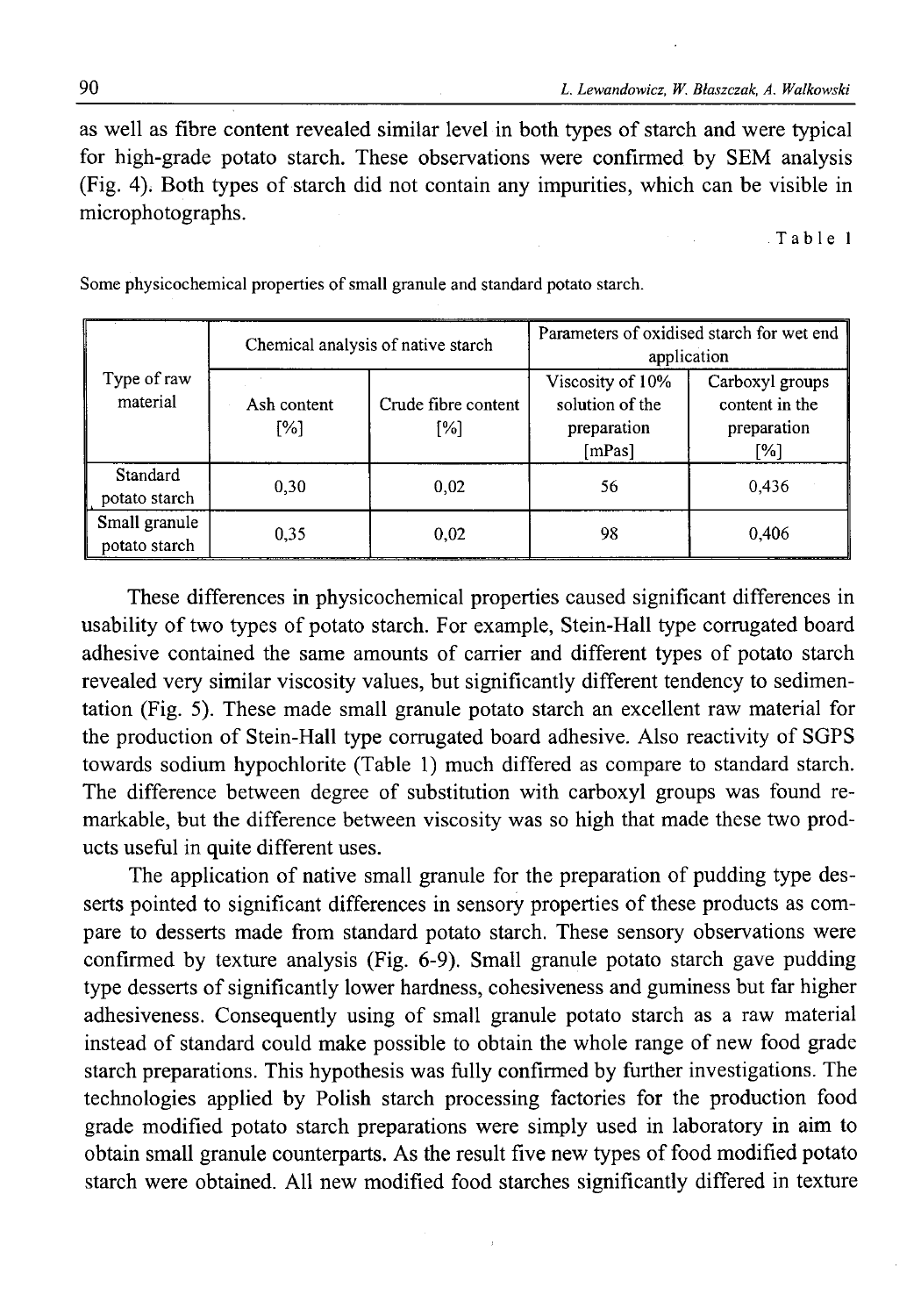as compare to standard counterparts. It should be emphasised that the way of changes was not simply and was difficult to predict. All types of small granule modified starches gave desserts of higher adhesiveness than standard preparations (Fig. 7). This phenomenon was observed also in case of native starches. Hardness of desserts made from small granule preparations were higher in case of E 1403 and E 1414, but smaller in case of  $E$  1404,  $E$  1412,  $E$  1422 (Fig. 6). It could be not classified in terms of type of modification reaction. Similar statements could be made in case of cohesiveness and guminess. Cohesiveness of desserts made from small granule preparations was higher in case of E 1404 and E 1412 but smaller in case of E 1403, E 1414 and E 1422 (Fig. 8). Guminess of desserts made from small granule preparations was higher in case of E 1403, E 1404 and E 1414 but smaller in case of E 1412 and E 1422 (Fig. 9).



Fig. 5. Viscosity and sedimentation of Stein-Hall type corrugated board adhesive.



Fig. 6. Hardness of pudding type (raw materials: native starch, E 1403, E 1412, E 1414, E 1422) and gel type (raw material - E 1403) desserts made using standard and small granule raw materials.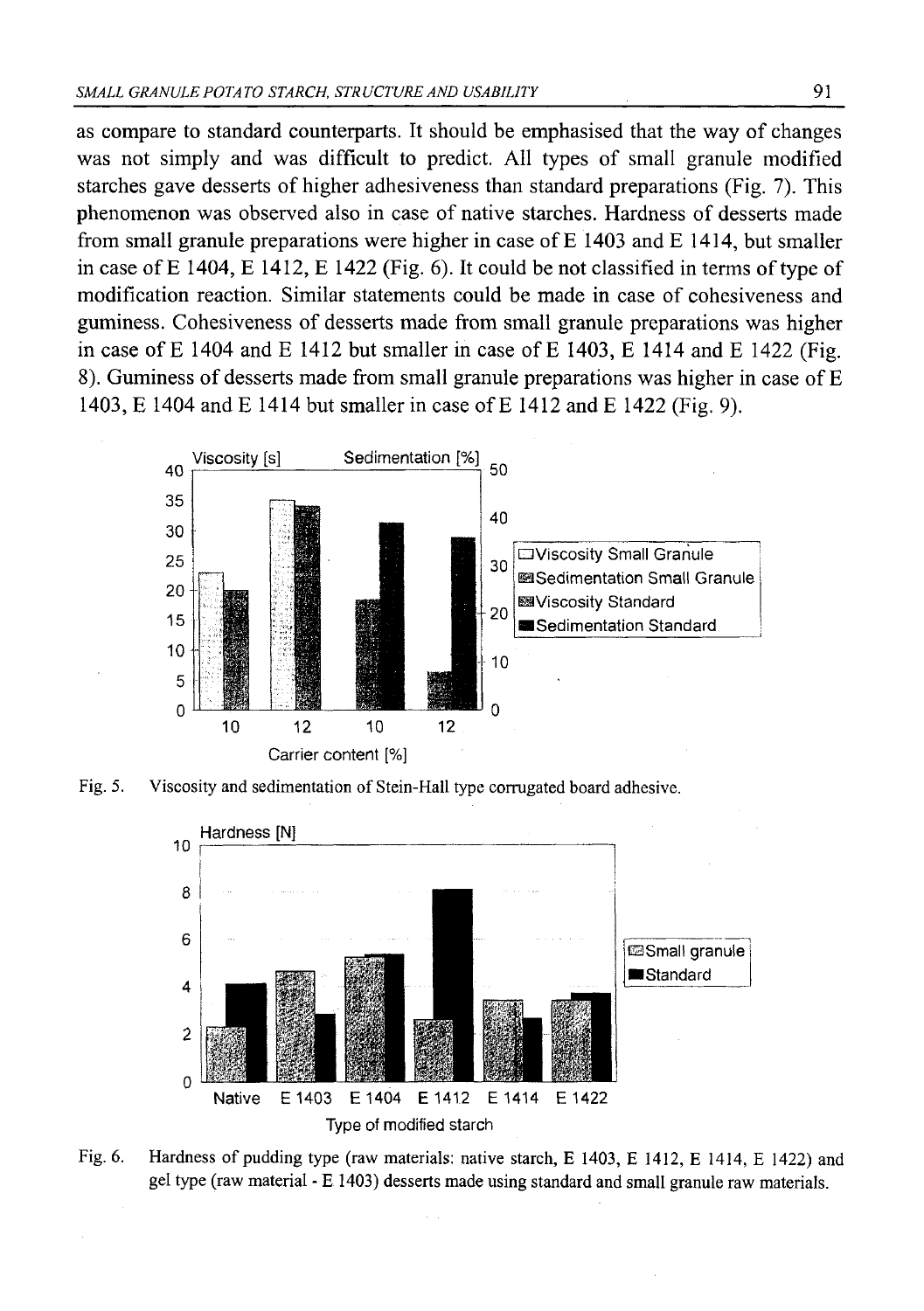

Fig. 7. Adhesiveness of pudding type (raw materials: native starch, E 1403, E 1412, E 1414, E 1422) and gel type (raw material - E 1403) desserts made using standard and small granule raw materials.



Fig. 8. Cohesiveness of pudding type (raw materials: native starch, E 1403, E 1412, E 1414, E 1422) and gel type (raw material - E 1403) desserts made using standard and small granule raw materials.



Fig. 9. Guminess of pudding type (raw materials: native starch, E 1403, E 1412, E 1414, E 1422) and gel type (raw material - E 1403) desserts made using standard and small granule raw materials.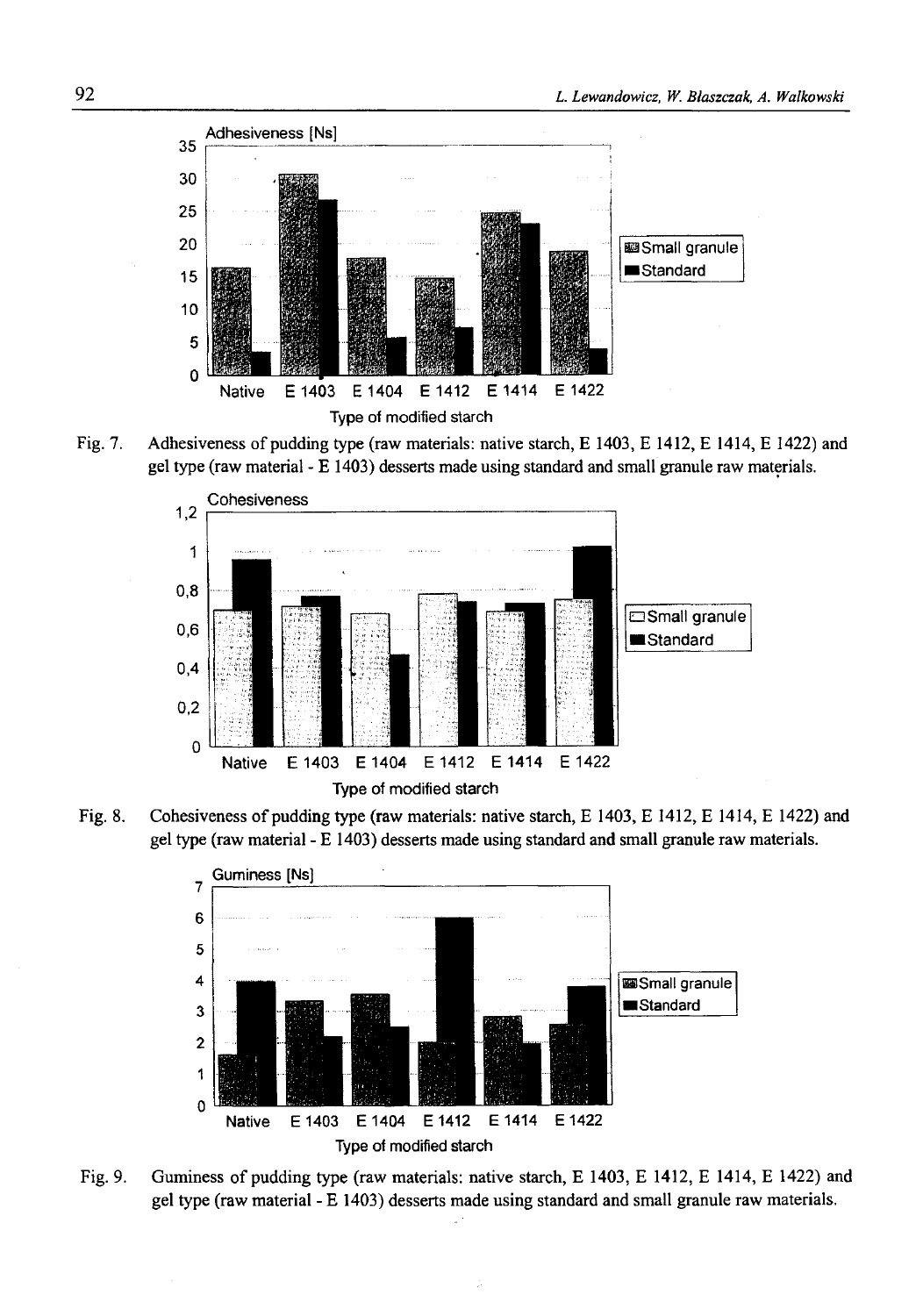

Fig. 10. Brabender viscosity curves ( $c = 3,3%$ ) of E 1403 preparation made from: S - standard; D small granule potato starch.



**Fig. 11. Brabender viscosity curves (c = 6,0%) of E 1404 preparation made from: S - standard; D small granule potato starch.**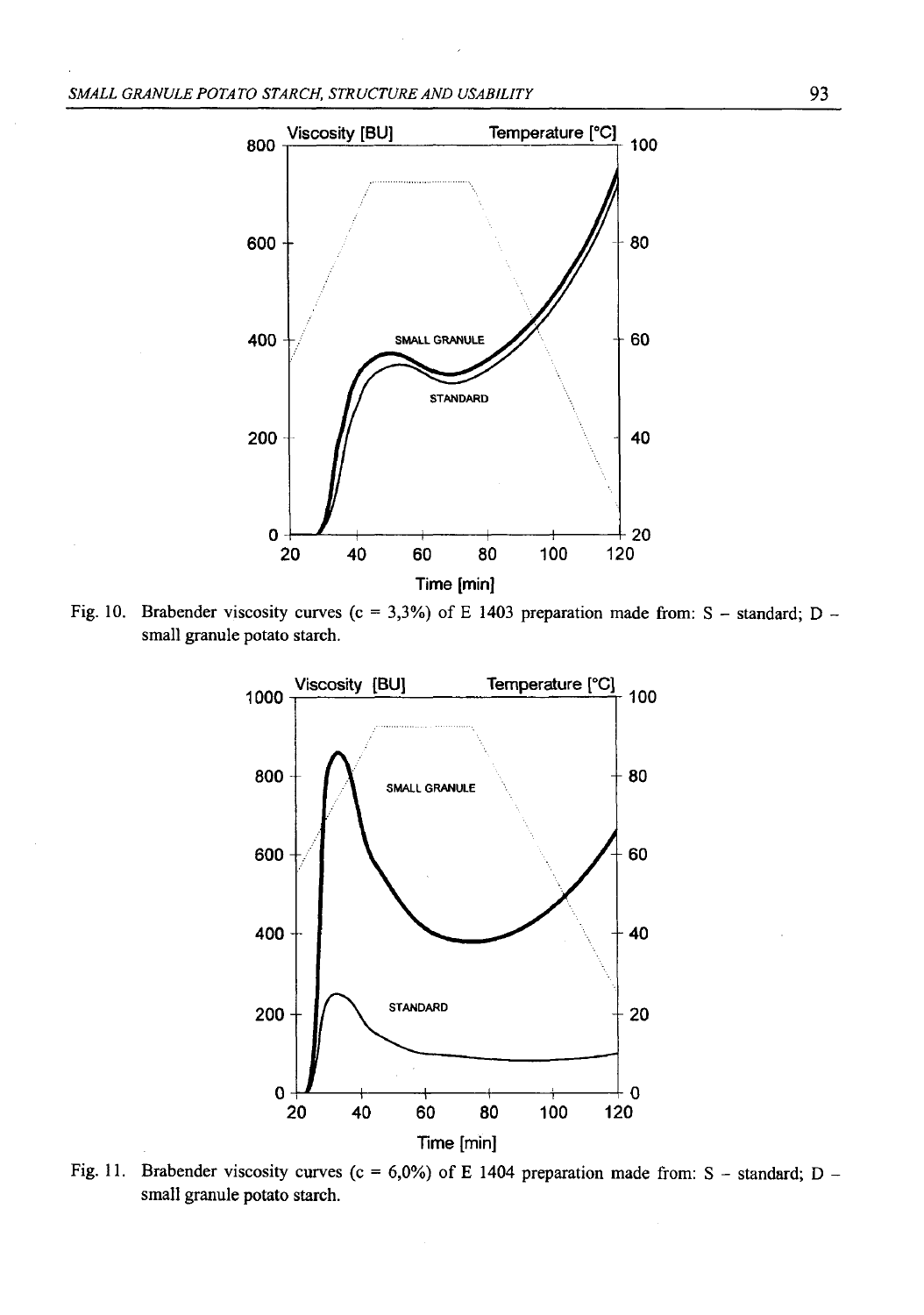

Fig. 12. Brabender viscosity curves (c = 3,3%) of E 1412 preparation made from: S – standard; D – small granule potato starch.



Fig. 13. Brabender viscosity curves (c = 3,3%) of E 1414 preparation made from: S - standard; D **small granule potato starch.**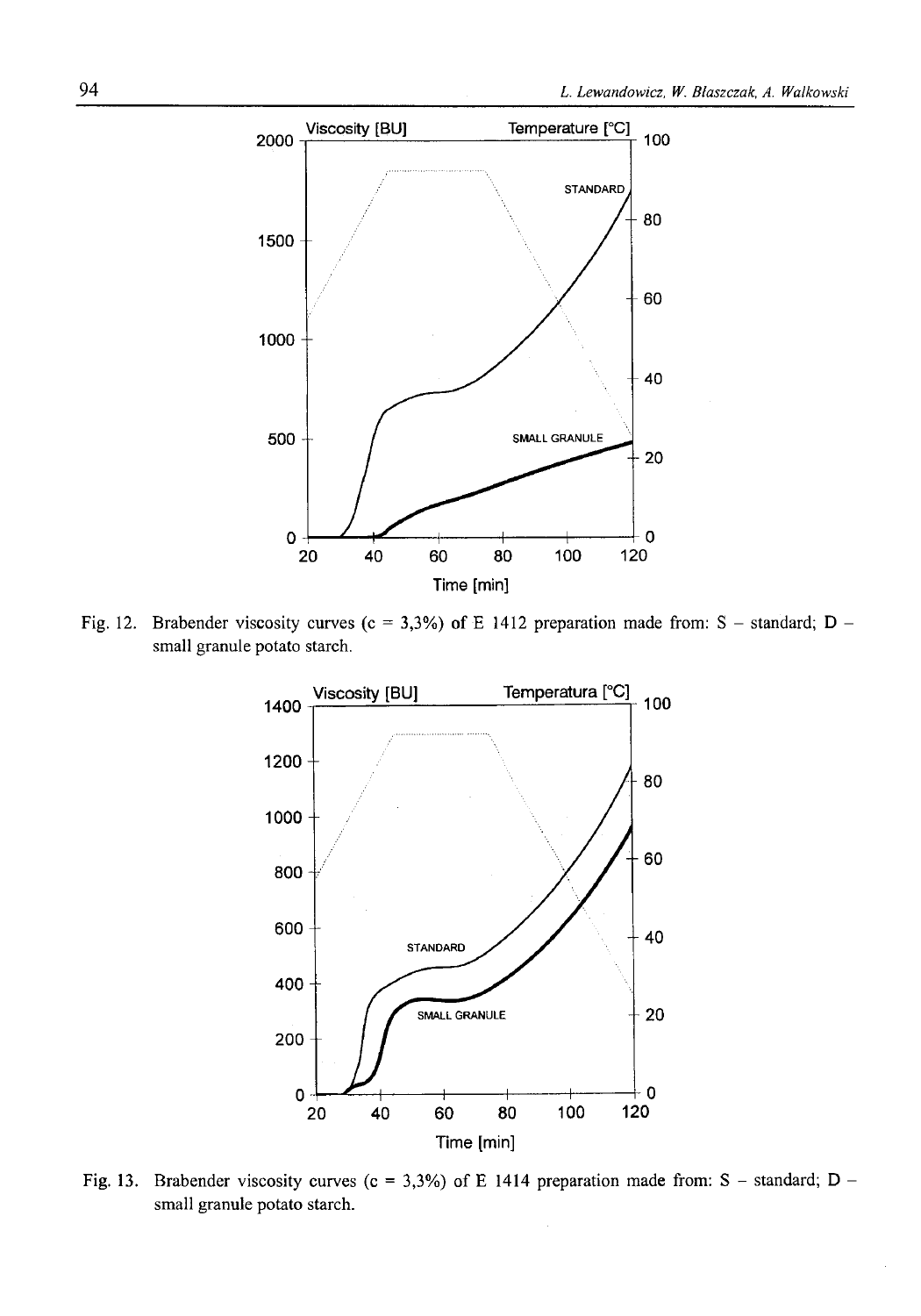

Fig. 14. Brabender viscosity curves ( $c = 3,3\%$ ) of E 1422 preparation made from: S – standard; D – small granule potato starch.

Observation more easily subjected to classification could be made on study of pasting properties (Fig. 10-14). SGPS and standard bleached starch E 1403 preparations, which were only slightly chemically changed, revealed almost the same pasting properties (Fig. 10). Brabender viscosity curves of E 1403 preparation only slightly differed from pasting curves of native starches (Fig. 2). Pasting properties of small granule and standard oxidised E 1404 preparations differed significantly, especially in terms of viscosity (Fig. 11). Significant difference in Brabender viscosity of two types E 1404 starches corresponded to the difference in viscosity of oxidised starch preparation for paper industry (Table 1). Both, food grade oxidised starch as well as oxidised starch for wet end application made from SGPS revealed much higher viscosity than standard counterparts. This phenomenon as well as degree of substitution with carboxyl groups pointed to a lower reactivity of small granule potato starch towards sodium hypochlorite than standard preparations. On the contrary, susceptibility of SGPS to crosslinking with sodium trimetaphosphate seemed to be higher than these of standards. Small granule E 1412 preparation revealed significantly higher pasting temperature and more restricted type of swelling characteristic than standard counterpart that unquestionable pointed to higher degree of crosslinking of preparation made from small granule starch as compare to standards (Fig. 12). Similar but less pronounced differences could be observed in case of acetylated distarch phosphate E 1414 prepara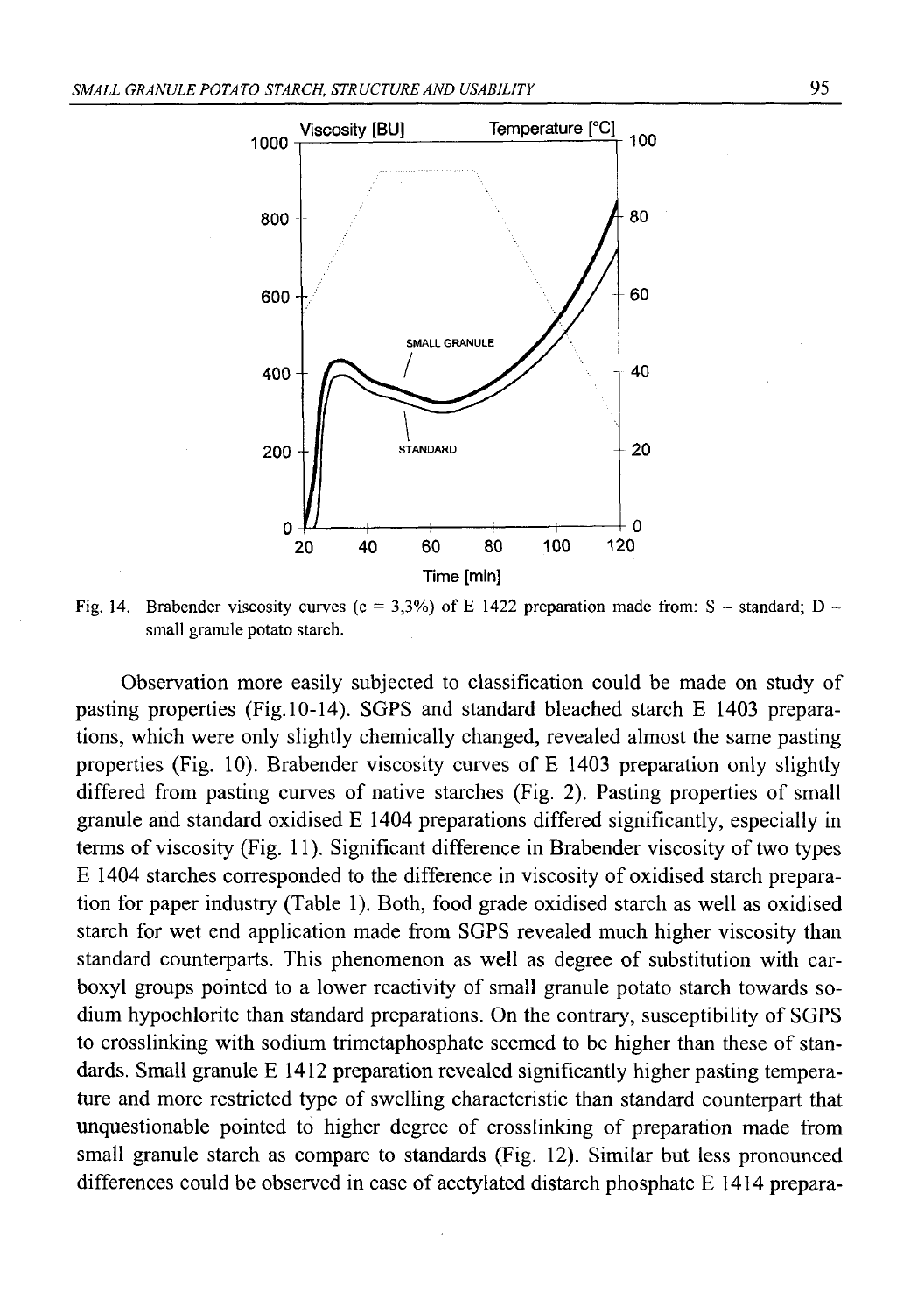tions (Fig. 13). That could be caused by stabilising effect of acetyl groups. Acetylated distarch adipate E 1422, preparation of higher acetyl groups content than E 1414, made from small granule raw material revealed even smaller pasting temperature than standard counterpart (Fig. 14). All observations regarding rheological and functional properties of chemically modified starches showed that SGPS due to its physicochemical properties could be used as a raw material for the production of a whole range of new starch preparations. However, simple application of present existing industrial procedures seemed to be impossible due to unforeseeable character of the reactivity of SGPS.

## **References**

- [1] Achremowicz B., Fortuna T., Januszewska R., Juszczak L., Kielski A., Pałasiński M.: Wpływ wielkości ziara skrobiowych na ich porowatość. Żywność. Technologia. Jakość, 1997, **3(12),** 28-35.
- [2] Boruch M.: Physico-chemical modification of potato starch with different grain size, Acta Alimentaria Polonica, 1985,11, 43.
- [3] Dengate H.N., Meredith P.: The Pasting Characteristic of Various Sizes of Starch Granule from Wheat. Starch/Starke, 1978, **36,** 305-309.
- [4] FAO Food and Nutrition Paper (1997). Rome, 91-109.
- [5] Fortuna T., Juszczak L., Pałasiński M. Fosforylacja skrobi ziemniaczanej rozsegregowanej pod względem wielkości ziaren. Żywność, 2000, **4(25)** Supl., 91-98.
- [6] Gambuś H., Nowotna A., Krawontka J:. Effect of triticale starch graininess on its physico-chemical properties. Pol. J. Food Nutr. Sci., 1993, 2/43, 25.
- [7] Gambuś H., Gumul D., Tuszyński T., Walczycka M.: Starch from immature cereal kernels as an improver of bread. Żywność, 2000, **2 (23)** Suppl., 72-83.
- [8] Lewandowicz G., Walkowski A., Szymańska G., Gzyl P., Mączyński M. (1993). Sposób otrzymywania skrobiowego środka zagęszczającego przeznaczonego do celów spożywczych. Projekt wynalazczy nr 1/93 z dnia 04.01.1993.
- [9] Lewandowicz G., Walkowski A., Voelkel E.: Sposób produkcji kleju do tektury falistej. Polish Patent Application P. 323 900, 1997.
- [10] Meredith P., Dengate H.N., Morrison W.R.: The lipids of various Sizes of Wheat Starch Granules. Starch/Starke, 1978, **30,** 119-125.
- [11] Mężyński L., Szymankiewicz A.: Sposób otrzymywania skrobi modyfikowanej. Polish Patent No 132 401, 1986.
- [12] Mężyński L., Ślawski M.: Sposób otrzymywania skrobiowego środka klejącego. Polish Patent No 144 862, 1989.
- [13] Swinkles J.J.M.: Composition and Properties of Commercial Native Starches. Starch/Starke, 1985, **37,** 1-5.
- [14] Walkowski A., Lewandowicz G., Szymańska G., Gzyl P., Mączyński M., Urbaniak G.: Sposób otrzymywania skrobi o ustabilizowanej lepkości. Projekt wynalazczy nr 6/93 z dnia 12.08.1993.
- [15] Walkowski A., Lewandowicz G., Szymańska G., Gzyl P., Mączyński M.: Sposób otrzymywania spożywczego zagęstnika skrobiowego FREMIX. Projekt wynalazczy nr 5/95 z dnia 25.10.1995.